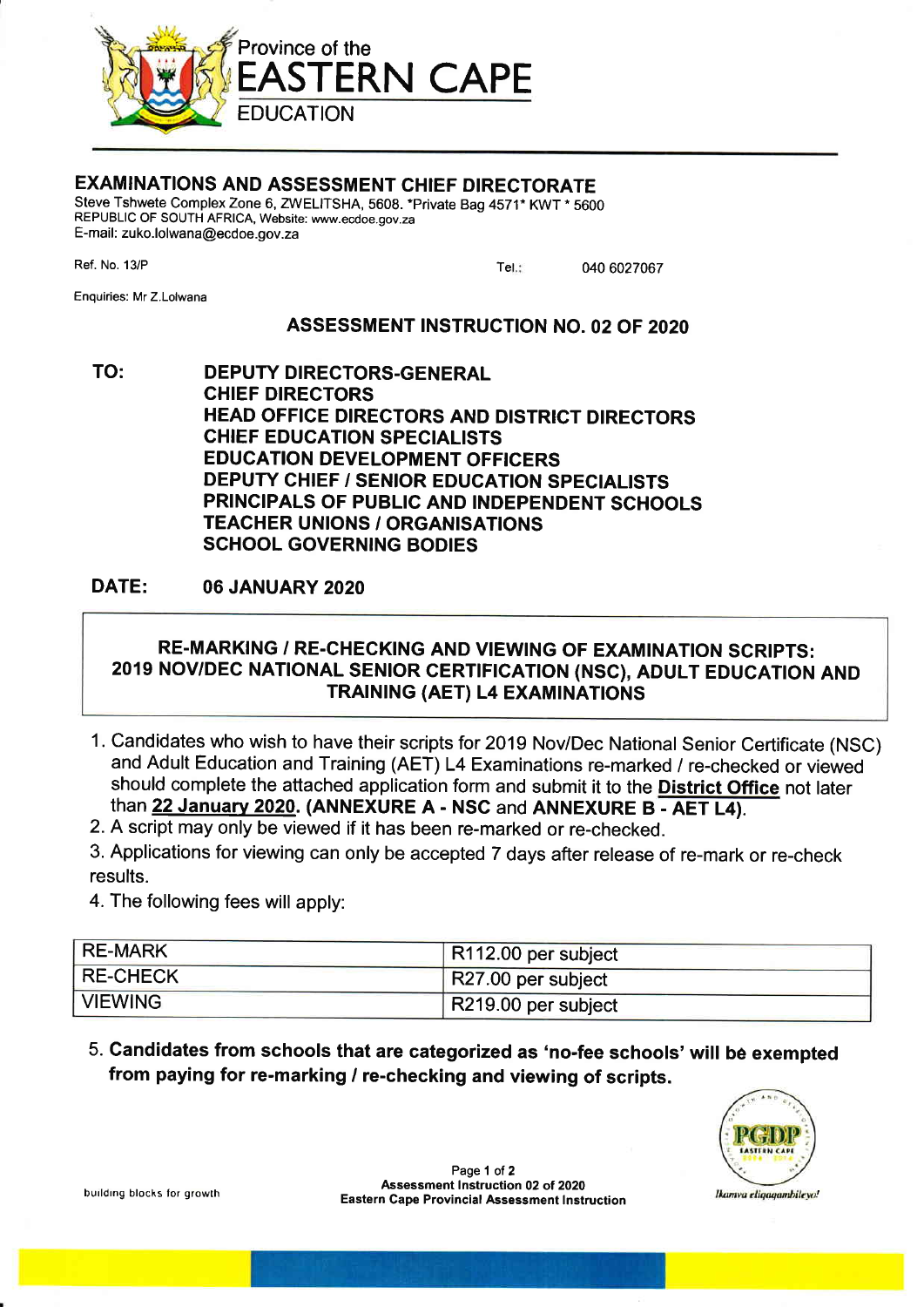A letter from the Principal of the school confirming the status of the school as a 'no-fee' school should be attached to the candidate's application form. Candidates that are exempted from paying school fees will also not pay for re-marking, re-checking and viewing.

- 6. One application form per candidate must be completed. All subjects to be re-marked, re-checked or viewed must be indicated on one application form only.
- 7. Payment of the fee must be made to the payment section of the District Office.
- 8. The **ORIGINAL RECEIPT** should be attached to the application form.
- 9. Applicants must keep a copy of the receipt in case of queries.
- 10. NO POSTAL ORDERS/CHEQUES OR CASH ARE ACCEPTED AT THE PROVINCIAL OFFICE, UNDER ANY CIRCUMSTANCES.
- lf, as an outcome of the re-marking, re-checking or viewing process, there is an improvement in the results for a subject, the relevant fee wil! be refunded. This will be done on receipt of a written request sent directly to the District Office where the application was made, and receipt was issued. ln this regard the applicant will be expected to furnish his/her bank details for refund purposes. 11.
- All application forms and payments must go through the District Office. No application form will be accepted from a candidate or any person or official at the Provincial Office. 12.
- Capturing of application forms for re-mark / re-check will be done by Districts. All applications must be captured daily, and the final date for capturing is 27 JANUARY 2020 by 16H00. 13.
- District Officials are expected to adhere strictly to the above instructions and closing dates set out in this Assessment lnstruction. 14.
- Candidates may also apply for remarking online in the website for the Department of Basic Education as indicated at the back of the individual candidate's statement of results. 15.
- The co-operation of all stakeholders in the process is appreciated. 16.

MR R. TY **WAKADI** DDG: EDUCATION PLANNING, EVALUATION AND MONITORING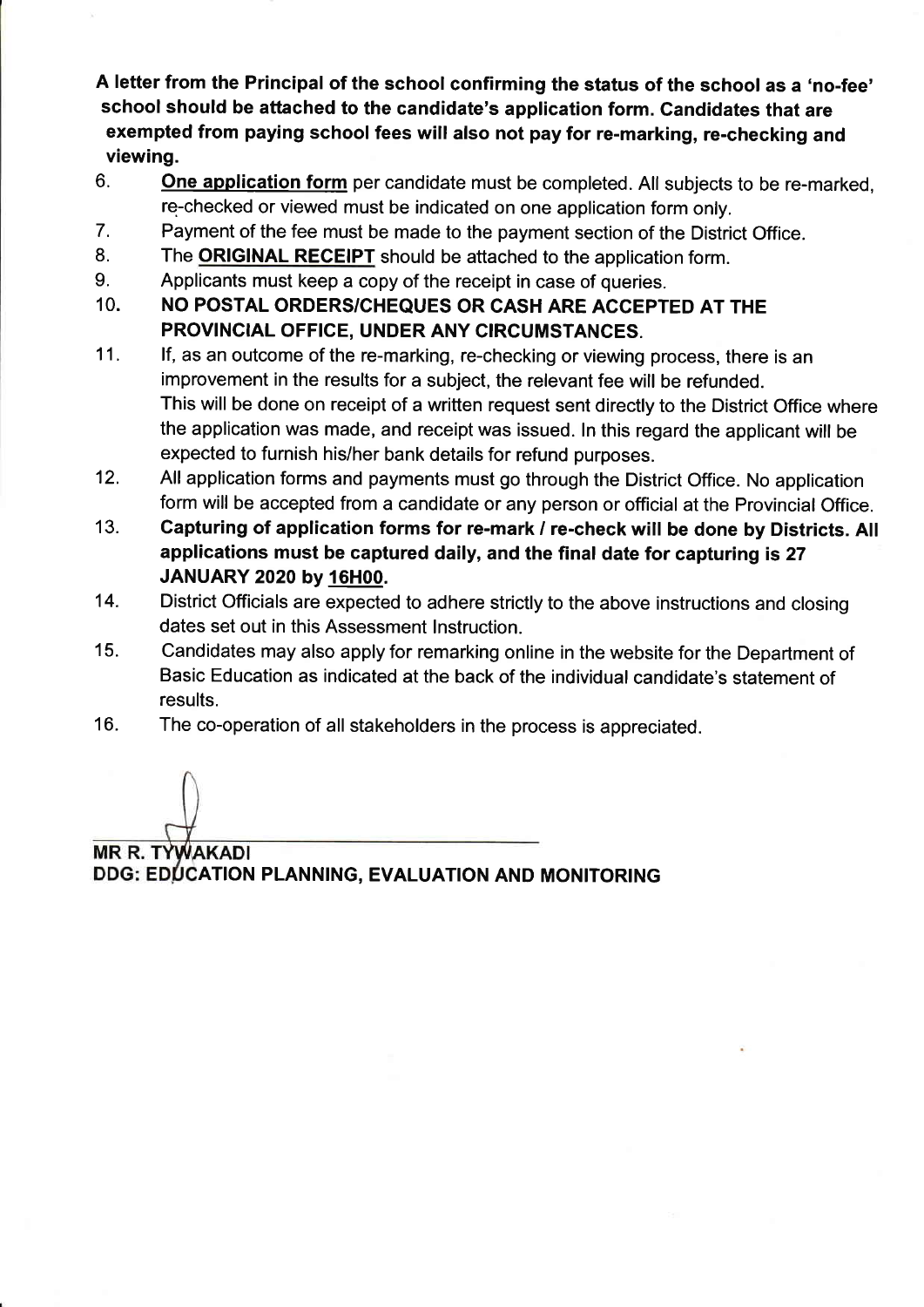

## APPLICATION FORM: RE.MARKING/RECHECKING AND VIEWING OF SCRIPTS 2019 NOV/DEC NATIONAL SENIOR CERTIFICATE (NSC) EXAMINATIONS

## 1. RE-MARKING OF SCRIPTS/R-ECHECKING OF MARKS (only one activity may be selected).

<sup>1</sup>.1 2019 Nov/Dec NSC Examination candidates who wish to have scripts re-marked must submit the application form and fee of Rl 12 per subject at the District Office on/before 22 January 2020. No late applications will be considered by the District Offices after this date. 1.2 2019 Nov/Dec NSC Examination candidates who wish to have marks re-checked'must submit the application form and fee of R27 per subject at the District Office on/before 22 January 2020. No late applications will be considered by the District Offices after this date. <sup>1</sup>.3 2019 Nov/Dec NSC Examination candidates who wish to have scripts viewed must submit the application form and fee of R219 per subject at the District Office on the 28 February 2020 (07 days after the release of re-marking results).

### 2. SUBMISSION OF ALL APPLICATIONS AND ENQUIRIES:

Application forms are to be submitted at the District Offices not later than the closing date. All enquiries on re-marking/rechecking should be made at the District Office. NO LATE APPLICATIONS WILL BE ACCEPTED.

### 3. District Offices must capture all the applications on/before 27 January 2020 by 16H00.

#### 4. CANDIDATE'S PERSONAL INFORMATION SURNAME:

| <b>SURINAME.</b> |                                  |                               |                    |  |  |  |
|------------------|----------------------------------|-------------------------------|--------------------|--|--|--|
|                  |                                  |                               |                    |  |  |  |
|                  | <b>FIRST NAMES:</b>              |                               |                    |  |  |  |
|                  |                                  |                               |                    |  |  |  |
|                  |                                  |                               |                    |  |  |  |
|                  |                                  |                               |                    |  |  |  |
|                  | <b>IDENTITY NUMBER:</b>          |                               |                    |  |  |  |
|                  |                                  |                               |                    |  |  |  |
|                  |                                  |                               |                    |  |  |  |
|                  | <b>EXAM NUMBER</b>               |                               |                    |  |  |  |
|                  |                                  |                               |                    |  |  |  |
|                  |                                  |                               |                    |  |  |  |
|                  | <b>SCHOOL AND CENTRE NUMBER:</b> |                               |                    |  |  |  |
|                  |                                  |                               |                    |  |  |  |
|                  |                                  | POSTAL ADDRESS OF CANDIDATES: |                    |  |  |  |
|                  |                                  |                               |                    |  |  |  |
|                  |                                  |                               |                    |  |  |  |
|                  |                                  |                               |                    |  |  |  |
|                  |                                  |                               | <b>POSTAL CODE</b> |  |  |  |

|                      |                        | <b>SELECT WITH X</b> |                 |                |  |  |  |
|----------------------|------------------------|----------------------|-----------------|----------------|--|--|--|
| <b>SUBJECT CODES</b> | <b>NAME OF SUBJECT</b> | <b>RE-MARK</b>       | <b>RE-CHECK</b> | <b>VIEWING</b> |  |  |  |
|                      |                        |                      |                 |                |  |  |  |
|                      |                        |                      |                 |                |  |  |  |
|                      |                        |                      |                 |                |  |  |  |
|                      |                        |                      |                 |                |  |  |  |
|                      |                        |                      |                 |                |  |  |  |

# 6Hffiil# i;ilil66ffi .ii,;;ilii'i'G iran o rm

................ ............... DATE

....................................

CAPTURED BY: ................ NAME OF CAPTURER

............... SIGNATURE DATE

VERIFIED BY: ................ NAME OF OFFICIAL

SIGNATURE DATE

......................................